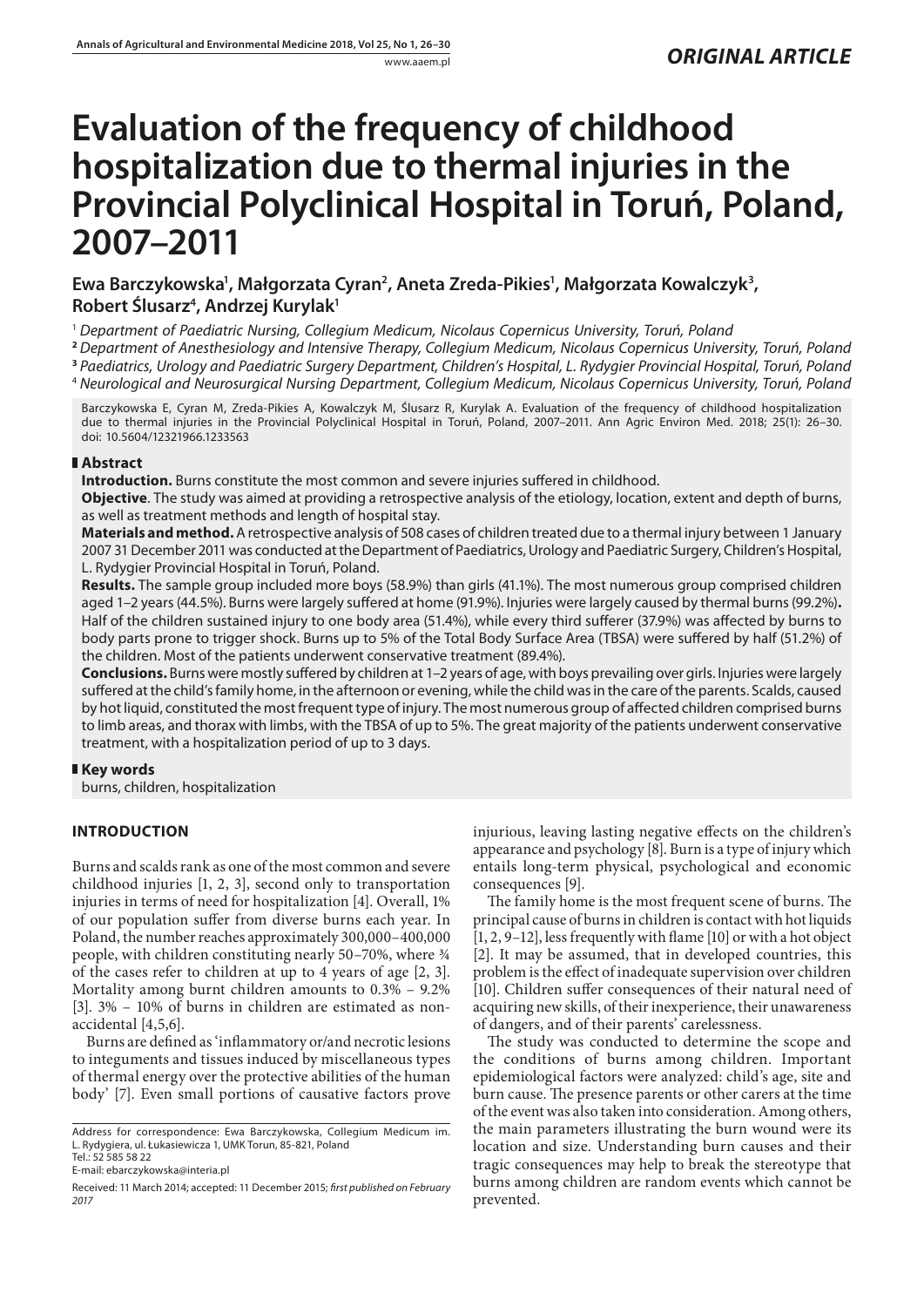Ewa Barczykowska, Małgorzata Cyran, Aneta Zreda-Pikies, Małgorzata Kowalczyk, Robert Ślusarz, Andrzej Kurylak . Evaluation of the frequency of childhood…

## **OBJECTIVE**

The research was aimed at providing a retrospective analysis of the etiology, location, extent and depth of burns, as well as treatment methods and length of hospital stay.

## **MATERIALS AND METHOD**

A retrospective analysis of 508 cases of children treated with respect to a thermal burn from 1 January 2007–31 December 2011 was performed at the Department of Paediatrics, Urology and Paediatric Surgery, Children's Hospital, L. Rydygier Provincial Hospital in Toruń, Poland.

The group comprised 299 boys (58.9%) and 209 girls (41.1%). Children aged 1-2 years constituted the majority – 226 individuals (44.5%), followed by children at the age of up to 1 year – 118 persons (23.2%), and individuals aged over 5 years – 100 sufferers (19.7%). The least numerous age group involved children aged 3–5 years – persons (12.6%).

Urban dwellers of cities with a population over 100,000 inhabitants accounted for half of the sample group – 260 individuals (51.2%), whereas rural dwellers constituted 38.2% of all the cases studied – 194 children. The least numerous group of 54 (10.6%) sufferers represented urban dwellers of towns with a population below 100,000 inhabitants.

The retrospective study provided an analysis of the hospitalized children's medical records with respect to demographics (age, gender, and residence), circumstances (the scene of the injury, the person caring for the child, the causative factor, and the time of day the trauma took place), as well as the basic clinical data to describe the injury (location, burn surface area, treatment, and length of hospital stay). The study was conducted with the approval of the Nicolaus Copernicus University Bioethics Commission in Toruń (KB 83/2013).

Statistical analysis was performed with the use of the standard functions of OpenOffice and Microsoft Excel 2010 spreadsheets, and the application of the Spearman's correlation coefficient (R), the non-parametric Mann– Whitney U, and the non-parametric Kruskal–Wallis one-way analysis of variance by ranks. The statistical significance (p) was assumed at p≤0.05.

# **RESULTS**

During 2007–2011, the Paediatrics, Urology and Paediatric Surgery Department – Children's Hospital – L. Rydygier Provincial Hospital in Toruń hospitalized 9,083 children overall, including 508 cases of burns. Patients treated for burns constituted an average of 5.59% of all the cases hospitalized in a year (5.01% in 2007, 5.99% in 2008, 6.19% in 2009, 5.64% in 2010, and 5.20% in 2011).

The circumstances of the injury: child's age, scene, person caring for the child at the time of the injury, and the causative factor, were taken into account.

The great majority of the burns took place at home, the average age of the sufferers being 3 years and a month. However, burns suffered in the backyard involved older children, i.e. aged 9 years and 8 months. A low, statistically significant correlation was reported between age and the scene of injury (p<0.05) (Tab. 1).

#### **Table 1.** Injury scene and average age of affected children

| Scene                 | N   | Average | SD    |
|-----------------------|-----|---------|-------|
| family house          | 467 | 3.1     | 3.652 |
| Play ground           | 23  | 9.8     | 5.228 |
| hospital              |     | $1.5\,$ | 0.000 |
| State Children's Home |     | 1.4     | 0.000 |
| no data               | 16  | ۰       | ۰     |

R= 0.262; t(N-2)=6.018; p=0.000

In terms of adults caring for the child at the time of injury, most burns were suffered while both parents were attending to the child (66.7%), and every fifth case took place when only the mother was present (Tab. 2).

**Table 2.** Child's carer at time of injury

| Child's carer | Number (N) | Percentage (%) |  |  |
|---------------|------------|----------------|--|--|
| parents       | 339        | 66.7           |  |  |
| father        | 17         | 3.3            |  |  |
| mother        | 107        | 21.1           |  |  |
| grandmother   | 9          | 1.8            |  |  |
| baby-sitter   | 4          | 0.8            |  |  |
| sister        | 3          | 0.6            |  |  |
| no data       | 29         | 5.7            |  |  |
| Total         | 508        | 100.0          |  |  |

Thermal burns were reported to be the most common cause of hospitalization – in 492 children (99.2%), including 430 cases (86.7%) of accidents with hot liquids and 62 patients (12.5%) who sustained contact burns. Sunburns affected 2 children (0.4%). Moreover, single cases of burns were caused by pepper spray (0.2%) and electrical shock (0.2%) (Tab. 3).

With regard to the time of day when burns were suffered, the accidents largely occurred in the afternoon (30.3%) and evening (40.9%) (Tab. 4).

Considering the parameters of burn injuries, the study focused on the location, extent and depth of the wound.

According to the medical records, wound evaluation in children included the following body areas: head, neck, thorax, limbs, hands, feet, and perineum. Among the hospitalized children, 261 (51.4%) cases referred to burns of one body region, whereas 247 patients (48.6%) suffered injuries to multiple body regions, with 2 regions affected in 149 cases (29.35%), 3 body regions affected by burns in 69 children (13.6%), and 4 body regions affected in 28 young sufferers (5.5%). Most commonly, burns affected limbs – 136 cases (26.8%), and limbs with thorax – in 94 children (18.5%).

It should be noted that many burns affected particularly dangerous body areas, i.e. body parts prone to trigger shock (head, face, neck, feet, and perineum) – diagnosed in 193 children (37.9%) (Tab. 5).

Following analysis of the extent of burns, it was reported that in half of the examined children – 260 individuals (51.2%), the total body surface area (TBSA) was up to 5%, every third child – 167 cases (32.9%) suffered injuries of the TBSA at 6–10%, and every tenth patient – 54 children (10.6%) had 11–15% TBSA. In 2 children, the TBSA reached 21–25%, and in one – over 25% (Tab. 6).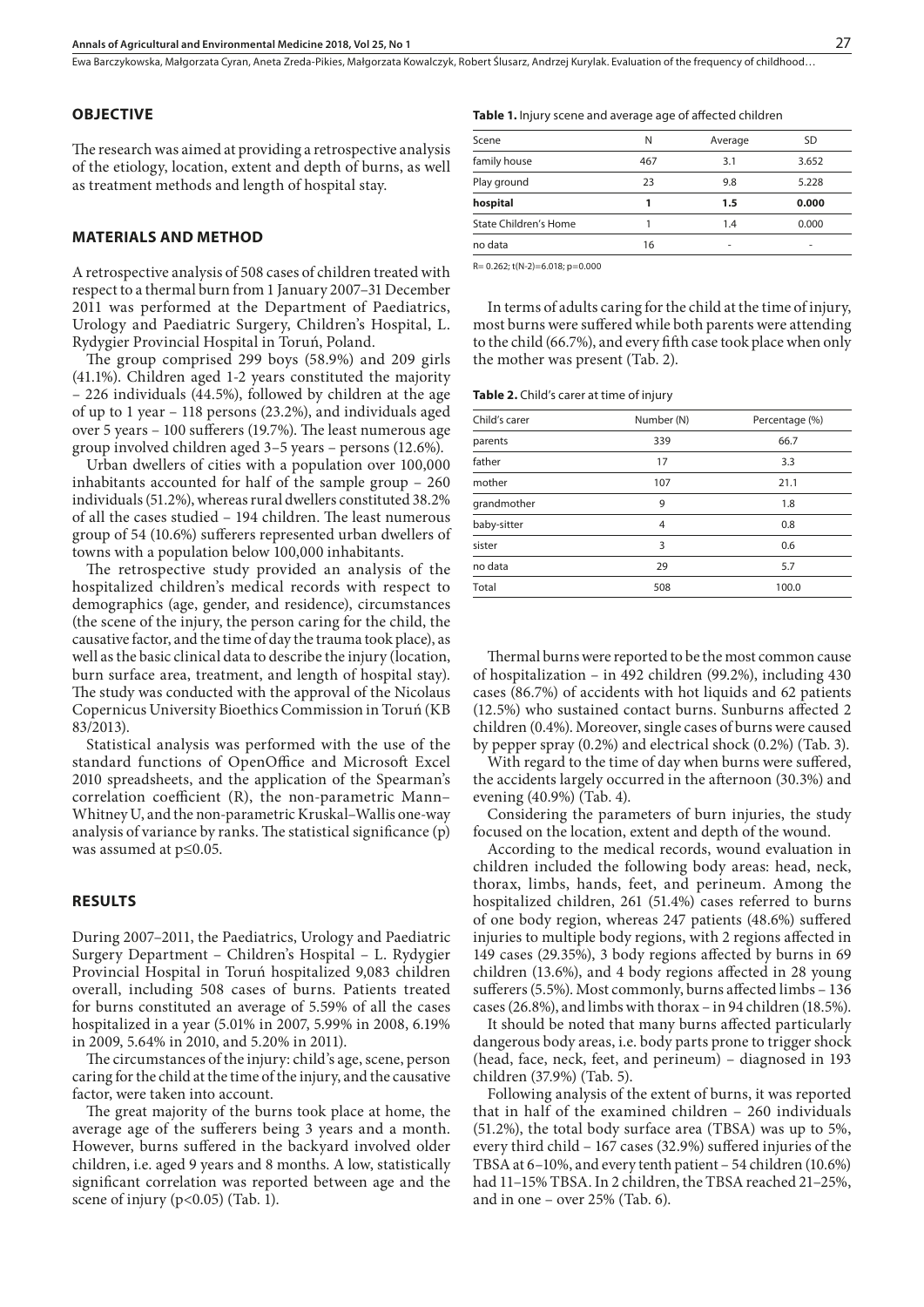Ewa Barczykowska, Małgorzata Cyran, Aneta Zreda-Pikies, Małgorzata Kowalczyk, Robert Ślusarz, Andrzej Kurylak . Evaluation of the frequency of childhood…

| Child's age                        |                | up to 1 year |                | $1-2$ years |                | $3-5$ years | over 5 years   |       |
|------------------------------------|----------------|--------------|----------------|-------------|----------------|-------------|----------------|-------|
| Causes                             | number         | $\%$         | number         | $\%$        | number         | $\%$        | number         | %     |
| tea                                | 38             | 32.2         | 88             | 39.5        | 25             | 39.7        | 21             | 21.2  |
| coffee                             | 37             | 31.4         | 44             | 19.7        | 8              | 12.7        | 6              | 6.1   |
| water                              | 25             | 21.2         | 53             | 23.8        | 16             | 25.4        | 22             | 22.2  |
| soup                               | 3              | 2.5          | 10             | 4.5         | 4              | 6.3         | 6              | 6.1   |
| fat                                | $\mathbf{1}$   | 0.8          | 7              | 3.1         | $\overline{2}$ | 3.2         | 5              | 5.1   |
| milk                               | 1              | 0.8          | 4              | 1.8         | 1              | 1.6         | $\overline{2}$ | 2.0   |
| tar                                | $\mathbf 0$    | 0.0          | 0              | 0.0         | $\mathbf 0$    | 0.0         | 1              | 1.0   |
| fire ash                           | 0              | 0.0          | 3              | 1.3         | $\mathbf 0$    | 0.0         | $\mathbf 0$    | 0.0   |
| motorbike<br>exhaust<br>pipe       | 0              | 0.0          | 0              | 0.0         | $\mathbf 0$    | 0.0         | 5              | 5.1   |
| flame                              | $\mathbf 0$    | 0.0          | $\overline{4}$ | 1.8         | $\overline{2}$ | 3.2         | 17             | 17.2  |
| fire                               | 4              | 3.4          | $\overline{2}$ | 0.9         | 0              | 0.0         | 1              | 1.0   |
| iron                               | $\overline{2}$ | 1.7          | 4              | 1.8         | 1              | 1.6         | 0              | 0.0   |
| oven                               | $\overline{7}$ | 5.9          | 3              | 1.3         | 0              | 0.0         | $\overline{2}$ | 2.0   |
| flammable<br>material<br>explosion | $\mathbf 0$    | 0.0          | $\mathbf 0$    | 0.0         | $\pmb{0}$      | 0.0         | 3              | 3.0   |
| grill                              | 0              | 0.0          | $\mathbf{1}$   | 0.4         | $\mathbf{1}$   | 1.6         | $\pmb{0}$      | 0.0   |
| pepper<br>spray                    | $\mathbf 0$    | 0.0          | $\pmb{0}$      | 0.0         | $\pmb{0}$      | 0.0         | $\mathbf{1}$   | 1.0   |
| electrical<br>shock                | $\mathbf 0$    | 0.0          | 0              | 0.0         | 0              | 0.0         | 1              | 1.0   |
| sunburn                            | 0              | 0.0          | $\pmb{0}$      | 0.0         | 1              | 1.6         | 1              | 1.0   |
| Total                              | 118            | 100.0        | 223            | 100.0       | 61             | 100.0       | 94             | 100.0 |
| * no data on 12 patients           |                |              |                |             |                |             |                |       |

|               | Table 3. The number of hospitalized children by the causative factor |
|---------------|----------------------------------------------------------------------|
| and age group |                                                                      |

#### **Table 5.** Number of hospitalized children by the location of burns

| Location of burns          | No. people (N) | Percentage (%) |
|----------------------------|----------------|----------------|
| Limbs                      | 136            | 26.8           |
| $Thorax + limbs$           | 94             | 18.5           |
| Hands                      | 45             | 8.9            |
| Thorax                     | 40             | 7.9            |
| Face + neck+ thorax+ limbs | 28             | 5.5            |
| $Head + neck + thorax$     | 22             | 4.3            |
| Head                       | 20             | 3.9            |
| $Face + thorax + limbs$    | 19             | 3.7            |
| $Face + thorax$            | 19             | 3.7            |
| Feet                       | 19             | 3.7            |
| $Neck + thorax$            | 18             | 3.5            |
| $Neck + thorax + limbs$    | 15             | 3.0            |
| $Face + limbs$             | 11             | 2.2            |
| $Face + neck + limbs$      | 9              | 1.8            |
| $Head + neck$              | 5              | 1.0            |
| Perineum + thorax + limbs  | 4              | 0.8            |
| Perineum + limbs           | 4              | 0.8            |
| Total                      | 508            | 100.0          |

#### **Table 6.** Number of hospitalized children by the TBSA

## **Table 4.** Time of day when burns were sustained

| Time of day       | No. of people (N) | Percentage (%) |  |  |
|-------------------|-------------------|----------------|--|--|
| morning $(6-12)$  | 154               | 30.3           |  |  |
| afternoon (12-17) | 208               | 40.9           |  |  |
| evening (17-22)   | 127               | 25.0           |  |  |
| night (22-6)      | 19                | 3.7            |  |  |
| Total             | 508               | 100.0          |  |  |

| <b>TBSA</b>  | No. of people (N) | Percentage(%) |
|--------------|-------------------|---------------|
| up to 5%     | 260               | 51.2          |
| $6 - 10%$    | 167               | 32.9          |
| $11 - 15%$   | 54                | 10.6          |
| 16-20%       | 24                | 4.7           |
| $21 - 25%$   | $\overline{2}$    | 0.4           |
| over 25%     | 1                 | 0.2           |
| <b>Total</b> | 508               | 100.0         |

#### **Table 7.** Treatment applied in years analysed

| Year         | 2007   |       | 2008   |       | 2009   |       | 2010   |       | 2011   |       |
|--------------|--------|-------|--------|-------|--------|-------|--------|-------|--------|-------|
| Treatment    | Number | %     | Number | $\%$  | Number | %     | Number | $\%$  | Number | $\%$  |
| conservative | 98     | 98.0  | 103    | 96.3  | 93     | 85.3  | 84     | 82.4  | 76     | 84.4  |
| surgical     |        | 2.0   | 4      | 3.7   | 16     | 14.7  | 18     | 17.6  | 14     | 15.6  |
| <b>Total</b> | 100    | 100.0 | 107    | 100.0 | 109    | 100.0 | 102    | 100.0 | 90     | 100.0 |

In the period analysed, most patients were subject to conservative treatment – 454 children (89.4%); nevertheless, surgical treatment generally tended to prevail (Tab. 7).

# **DISCUSSION**

The presented work provides a retrospective evaluation of epidemiological trends of burns in children requiring hospitalization. Children hospitalized due to burns constituted an average of 5.59% of all children hospitalized yearly. Similarly, Gontko et al. reported in their study that burnt children comprised 4.39% [10]. The proportion of hospitalization provided to children suffering from burns results, *inter alia*, from stringent recommendations for definite and immediate hospitalization of children in the following cases: major or moderate burns; minor but circumferential burns of limbs; burns to body parts prone to trigger shock; suspicion of deliberate action causing burns in children or that care provided to an affected child, will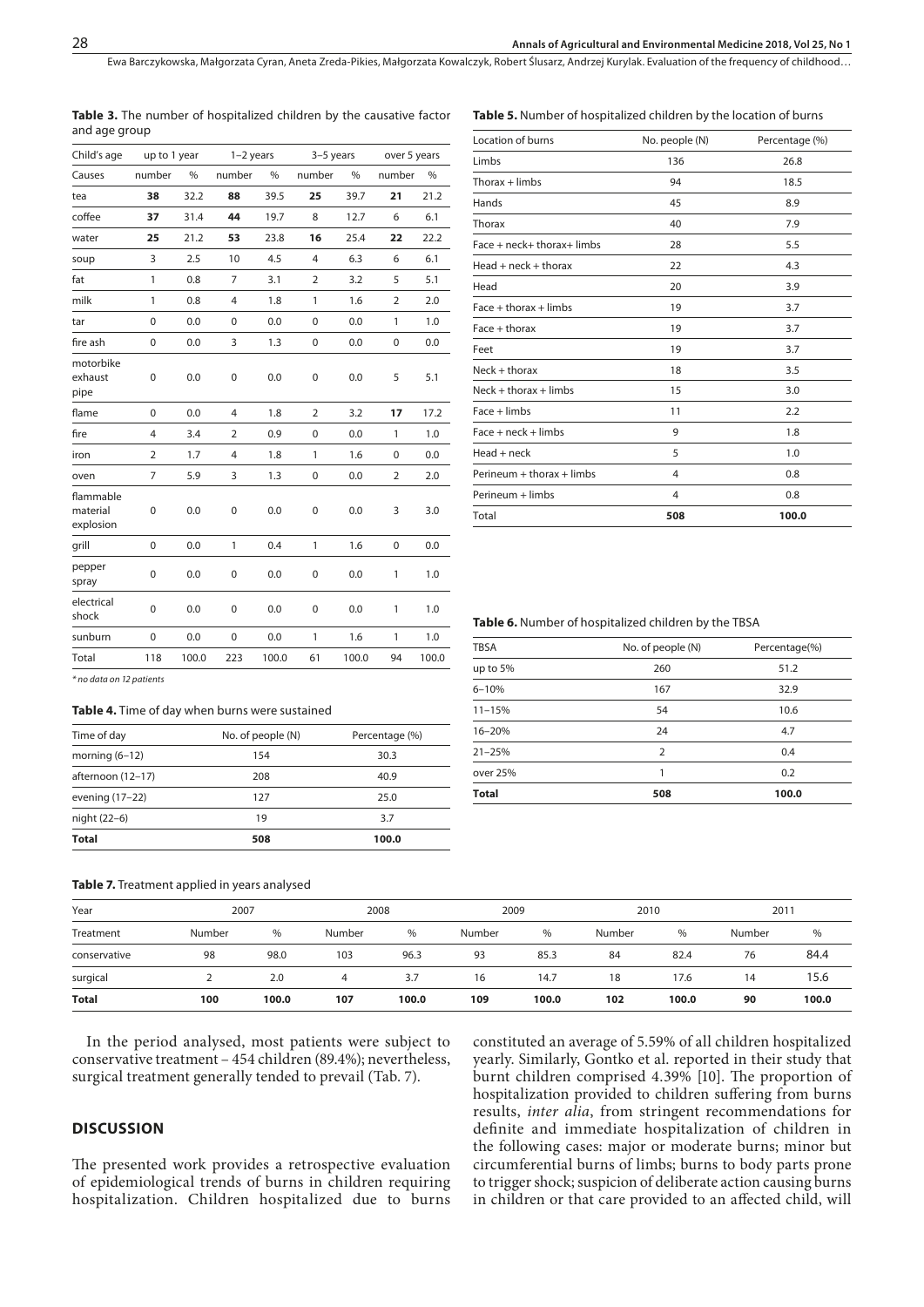Ewa Barczykowska, Małgorzata Cyran, Aneta Zreda-Pikies, Małgorzata Kowalczyk, Robert Ślusarz, Andrzej Kurylak . Evaluation of the frequency of childhood…

be insufficient, and particular types of burns (electrical, chemical, and inhalation burns) [9].

Next to the extent of burns, wound depth, medical history, affected body parts, and additional concomitant injuries, age is a significant factor affecting the severity and course of injury, as well as the risk of complications and the child's survival. Burnt children younger than 5 years and adults aged over 60 are especially susceptible to death, as opposed to other age groups sustaining similar or identical injuries [8].

The sample group of children hospitalized due to burns consisted largely of 1–2-year-olds (44.5%). Analogical results were reported by Matuszczak et al. [1], Gontko et al. [10], Brodzińska [13], Grabowska et al.[14], and Rawlins [15]. A study conducted by Čelko showed that approximately 31% of all hospitalizations due to burns referred to infants [11]. Drago et al. indicated children aged 0–2 years as typically prone to thermal burns due to their inherent curiosity, ways of reacting, and inexperience in terms of risk assessment [9]. Older age groups are characterized by a decreased frequency of sustaining burns. The least numerous age group comprised children aged 3–5 years (12.6%), which may result from the fact that children learn caution when in contact with hot surfaces at a relatively young age, even the first year of life [9].

In the presented study, boys were more frequently hospitalized as a result of burns than girls. Analogical conclusions were presented by Gontko et el. [10], Drago [9], Čelko et al. [11], and Yavuz [16].

The family home was decidedly the most frequent scene for the occurrence of burns (91.9%), which is confirmed by Čelko whose study reported that burns largely take place in the kitchen (70%) [11]. The kitchen is generally recognized as potentially dangerous for small children. More injuries are suffered during meal preparation than bathing. Parents underestimate the ingenuity of children focused on acquiring access to dangerous devices, and overrate their ability to assess risks [9].

Children largely sustained burns when attended by both parents (66.7%), and every fifth sufferer was in the mother's care. Studies by Matuszczak et al. confirm that burns are most frequently sustained at unguarded moments and result from children's interest in surrounding objects [1]. Most frequently, children spill hot liquids on themselves, usually from a container above eye level but within their reach; or an inattentive minder spills some hot liquid on them [17]. According to Drago et al., the 2 following patterns of behaviours are prevalent: 'reached up and pulled down a pot from stove or other elevated surface', and 'grabbed, overturned, or spilled pot onto self', accounting for half (52.2%) of all burn injuries [9].

Analysis of the documentation showed that burns are most often sustained in the afternoons and evenings – 335 patients in total (65.9%), which is in accordance with research conducted by Auzbiter [18] and Mikołajczyk et al., who proved that the risk of burns is enhanced by adults' and children's increased activity during the day [12].

Burns and scalds may be caused by humid heat (boiling water, water vapour) and other liquid and semi-fluid substances (fat, metal, paraffin, or wax), or dry heat (flame burns or contact burns, e.g. entailing heaters or irons) [2]. The current study shows that children most frequently sustained scalds caused by hot liquids (86.7%). The same conclusions were provided by Polish research conducted by Matuszczak et al. [1], Gontko et al. [10], Brodzińską [13], Mikołajczyk et al. [12], and a Czech study by Čelko et al. [11]. According to Drago et al., water constituted the most frequent causative factor in 48.5% cases [9]. However, in Turkey, the causes of thermal injuries were dependent on economic status and weather conditions prevalent in the region. In the poorest region, cold days contributed to burns caused by a heating furnace. Other regions showed the prevalence of contact burns caused by bread ovens (Tandoori), open flame or pots used in producing traditional cheese [16]. The key causative factor remains culture-bound.

Limbs were reported as the body part most frequently burnt in children – 136 individuals (26.8%), followed by thorax with limbs – 94 patients (18.5%). Mikołajczyk et al. [12] reported limbs, then thorax followed by thorax with limbs as the most prone to injury, whereas Gontko et al. indicated thorax, limbs, and head [10].

Body parts prone to trigger shock, i.e. head, neck, armpits, perineum, popliteal fossae, and feet, are particularly dangerous burn locations [2].

Moreover, wounds to functionally relevant places, such as face, hands, feet, joints, perineum, and reproductive organs, are difficult to treat and susceptible to early infections followed by deformations and locomotive impairments [9]. Yen et al. reported that children frequently sustain burns due to contact with a hot oven door. Such burns are of specific character in terms of the location on one or both hands, which entails long-term hand function rehabilitation and financial consequences [19].

The severity of burns is determined by the extent and depth of injuries, which are determined through evaluating the proportion of burnt skin to the TBSA [2]. Lund and Browder charts are used with children to evaluate the percentage of wound surface area, including the location and agedependent proportions of children's body parts compared with the TBSA [2, 8].

In 260 (51.2%) of the children hospitalized, the TBSA was evaluated at up to 5%, whereas Gontko et al. reported that most frequent (48.42%) hospitalizations were provided to children with the TBSA of 10–19% [10].

Standards referring to cases of childhood burns differ from the ones adopted for adults. The diversification stems from physiological differences between the bodies of children and adults, as well as distinctive and specific pathophysiology and biology of burns in children, potentially connected with the greater risk of problems and complications [17].

In the period analysed, the great majority of patients required conservative treatment – 454 children (89.4%). Nevertheless, surgical treatment tends to prevail. Matuszczak et al. reported that most children hospitalized due to burns were also treated conservatively [1].

The length of children's hospital stay depended on the TBSA. Most patients treated conservatively had suffered burns up to 5% – 251 individuals (55.3%), and the average hospitalization time reached 5 days. Similar hospitalization time results with reference to the TBSA was reported by Matuszczak et al. [1].

## **CONCLUSIONS**

1. Most often, burns affected children at 1–2 years of age, with boys prevailing over girls.